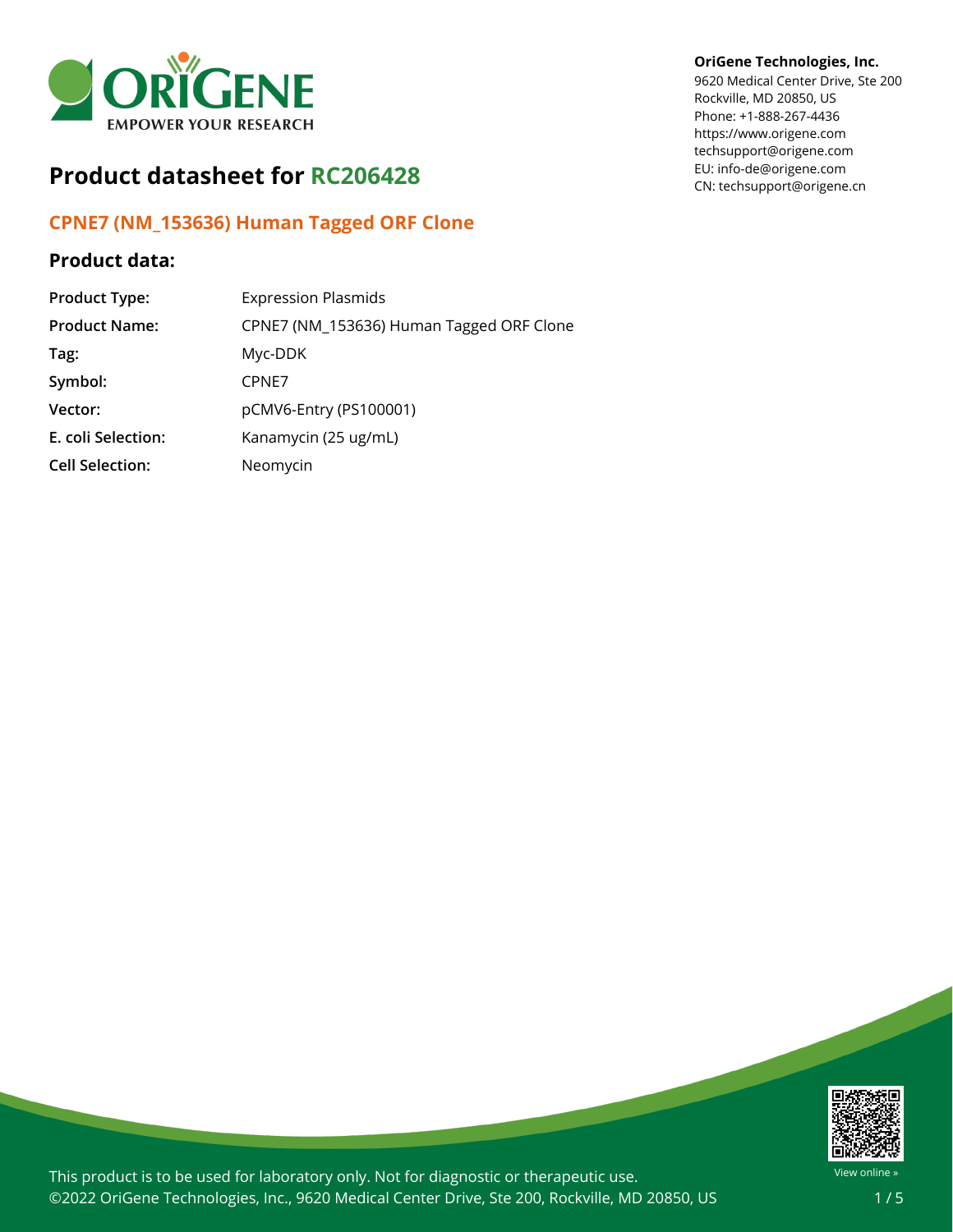| ORIGENE<br>CPNE7 (NM_153636) Human Tagged ORF Clone - RC206428 |                                                                                                                                                                                                                                                                                                                                                                                                                                                                                                                                                                                                                                                                                                                                                                                                                                                                                                                                                                                                                                                                                                                                                                                                                                                                                                                                                                                                                                                                                                                                                                                                                                                                                                                           |
|----------------------------------------------------------------|---------------------------------------------------------------------------------------------------------------------------------------------------------------------------------------------------------------------------------------------------------------------------------------------------------------------------------------------------------------------------------------------------------------------------------------------------------------------------------------------------------------------------------------------------------------------------------------------------------------------------------------------------------------------------------------------------------------------------------------------------------------------------------------------------------------------------------------------------------------------------------------------------------------------------------------------------------------------------------------------------------------------------------------------------------------------------------------------------------------------------------------------------------------------------------------------------------------------------------------------------------------------------------------------------------------------------------------------------------------------------------------------------------------------------------------------------------------------------------------------------------------------------------------------------------------------------------------------------------------------------------------------------------------------------------------------------------------------------|
| <b>ORF Nucleotide</b><br>Sequence:                             | >RC206428 ORF sequence<br>Red=Cloning site Blue=ORF Green=Tags(s)                                                                                                                                                                                                                                                                                                                                                                                                                                                                                                                                                                                                                                                                                                                                                                                                                                                                                                                                                                                                                                                                                                                                                                                                                                                                                                                                                                                                                                                                                                                                                                                                                                                         |
|                                                                | TTTTGTAATACGACTCACTATAGGGCGGCCGGGAATTCGTCGACTGGATCCGGTACCGAGGAGATCTGCC<br><b>GCCGCGATCGCC</b>                                                                                                                                                                                                                                                                                                                                                                                                                                                                                                                                                                                                                                                                                                                                                                                                                                                                                                                                                                                                                                                                                                                                                                                                                                                                                                                                                                                                                                                                                                                                                                                                                             |
|                                                                | ATGAGCGCGGGCTCGGAGCGCGGGGCGGCGAACCCCCGGGGGTTTGCCCGCGCCCTGCGCCTCGAAGG<br>TGGAGCTGCGGCTCAGCTGCCGGCACCTGCTGGACCGCGACCCGCTCACCAAGTCCGACCCCAGCGTGGC<br>GTTGCTGCAGCAGGCGCAGGGCCAGTGGGTGCAGGTGGGCAGAACCGAGGTGGTCCGGAGCAGCCTGCAT<br>CCCGTGTTCTCCAAGGTCTTCACGGTGGACTACTACTTCGAGGAGGTGCAGAGGCTGCGCTTTGAGGTGT<br>ACGACACGCATGGGCCCAGCGGCTTCAGCTGTCAGGAGGACGATTTCCTGGGGGGCATGGAGTGCACCCT<br>GGGGCAGATTGTGGCCCAGAAGAAGGTGACCCGCCCGCTGCTGCTCAAGTTTGGCAGGAACGCTGGCAAG<br>TCCACCATCACGGTGATCGCCGAGGACATCTCGGGGAACAACGGCTACGTGGAGCTCTCCTTCCGGGCCA<br>GGAAGCTGGACGACAAGGACCTCTTCAGCAAGTCCGACCCCTTCCTGGAGCTCTACAGGGTCAACGACGA<br>CCAGGGCTTGCAGCTGGTGTACAGGACGGAGGTGGTGAAGAACAACCTGAACCCGGTGTGGGAGGCCTTC<br>AAAGTCTCTCTGAGTTCCCTCTGCAGCTGCGAGGAGACAAGGCCTCTAAAGTGCCTGGTCTGGGATTACG<br>ACTCTCGAGGAAAGCACGACTTCATCGGAGAATTCTCTACCACCTTCGAGGAGATGCAGAAGGCCTTTGA<br>GGAGGGGCAGGCCCAGTGGGACTGTGTGAACCCCAAATACAAGCAGAAGACGCAGTTATAAGAACTCA<br>GCCAGATCCACTTCACCGTGGCCATTGACTTCACCGCCTCCAATGGAGACCCGCGGAACAGCTGCTCCCT<br>GCACTACATCAACCCCTACCAGCCGAACGAGTACCTGAAGGCACTGGTGTCCGTGGGCGAGATCTGCCAG<br>CCCATGACTTTGCCATCAATTTCAACCCTGAGGACGATGAGTGTGAAGGCATCCAGGGCGTGGTGGAGGC<br>CTACCAGAACTGCCTGCCCAGGGTCCAGCTCTACGGCCCCACCAACGTGGCGCCCATCATCTCCAAGGTG<br>GCACGCGTGGCGGCGGCCGAGGAGAGCACCGGGAAAGCCTCTCAATACTACATCCTGCTGATCCTGACGG<br>CATCATCGTGGGCGTGGGCAACGCCGACTTCACCGACATGCAGGTCCTGGACGGCGACGGCGTCCTG<br>CGCTCCCCACGGGGTGAGCCCGCGCTCCGGGACATCGTACAGTTCGTGCCCTTCCGGGAGCTCAAGAACG<br>CATCCCCTGCGGCGCTGGCCAAGTGCGTGCTGGCCGAGGTCCCGAAGCAGGTGGTGGAGTACTACAGCCA<br>CAGAGGCCTGCCCCCGAGAAGCCTGGGCGTCCCTGCCGGAGAGGCCAGCCCAGGCTGCACACCG<br>AGCGGACCGACGCGTACGCGGCCGCTCGAGCAGAAACTCATCTCAGAAGAGGATCTGGCAGCAAATGATATCC<br><b>TGGATTACAAGGATGACGACGATAAGGTTTAA</b> |
| <b>Protein Sequence:</b>                                       | >RC206428 protein sequence<br>Red=Cloning site Green=Tags(s)                                                                                                                                                                                                                                                                                                                                                                                                                                                                                                                                                                                                                                                                                                                                                                                                                                                                                                                                                                                                                                                                                                                                                                                                                                                                                                                                                                                                                                                                                                                                                                                                                                                              |
|                                                                | MSAGSERGAAATPGGLPAPCASKVELRLSCRHLLDRDPLTKSDPSVALL00A0G0WV0VGRTEVVRSSLH<br>PVFSKVFTVDYYFEEVQRLRFEVYDTHGPSGFSCQEDDFLGGMECTLGQIVAQKKVTRPLLLKFGRNAGK<br>STITVIAEDISGNNGYVELSFRARKLDDKDLFSKSDPFLELYRVNDDQGLQLVYRTEVVKNNLNPVWEAF<br>KVSLSSLCSCEETRPLKCLVWDYDSRGKHDFIGEFSTTFEEMQKAFEEGQAQWDCVNPKYKQKRRSYKNS<br>GVVVLADLKFHRVYSFLDYIMGGCQIHFTVAIDFTASNGDPRNSCSLHYINPYQPNEYLKALVSVGEICQ<br>DYDSDKRFSALGFGARIPPKYEVSHDFAINFNPEDDECEGIQGVVEAYQNCLPRVQLYGPTNVAPIISKV<br>ARVAAAEESTGKASQYYILLILTDGVVTDMADTREAIVRASRLPMSIIIVGVGNADFTDMQVLDGDDGVL<br>RSPRGEPALRDIVQFVPFRELKNASPAALAKCVLAEVPKQVVEYYSHRGLPPRSLGVPAGEASPGCTP                                                                                                                                                                                                                                                                                                                                                                                                                                                                                                                                                                                                                                                                                                                                                                                                                                                                                                                                                                                                                                                                                                                |
|                                                                | SGPTRTRPLEQKLISEEDLAANDILDYKDDDDKV                                                                                                                                                                                                                                                                                                                                                                                                                                                                                                                                                                                                                                                                                                                                                                                                                                                                                                                                                                                                                                                                                                                                                                                                                                                                                                                                                                                                                                                                                                                                                                                                                                                                                        |
| Chromatograms:                                                 | https://cdn.origene.com/chromatograms/mk6619 a07.zip                                                                                                                                                                                                                                                                                                                                                                                                                                                                                                                                                                                                                                                                                                                                                                                                                                                                                                                                                                                                                                                                                                                                                                                                                                                                                                                                                                                                                                                                                                                                                                                                                                                                      |
| <b>Restriction Sites:</b>                                      | SgfI-RsrII                                                                                                                                                                                                                                                                                                                                                                                                                                                                                                                                                                                                                                                                                                                                                                                                                                                                                                                                                                                                                                                                                                                                                                                                                                                                                                                                                                                                                                                                                                                                                                                                                                                                                                                |

This product is to be used for laboratory only. Not for diagnostic or therapeutic use. ©2022 OriGene Technologies, Inc., 9620 Medical Center Drive, Ste 200, Rockville, MD 20850, US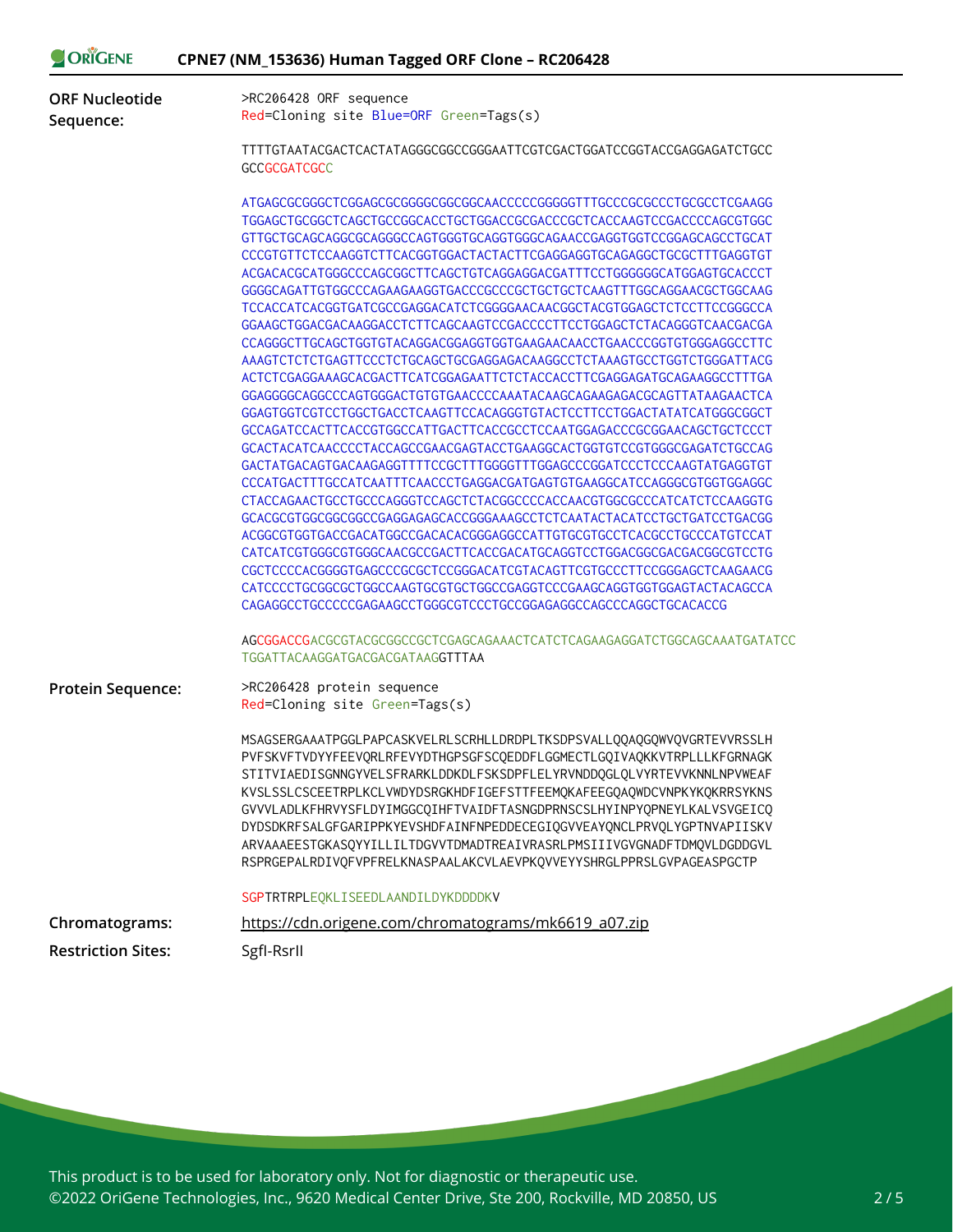

#### **Cloning Scheme:**







\* The last codon before the Stop codon of the ORF

#### **Plasmid Map:**



This product is to be used for laboratory only. Not for diagnostic or therapeutic use. ©2022 OriGene Technologies, Inc., 9620 Medical Center Drive, Ste 200, Rockville, MD 20850, US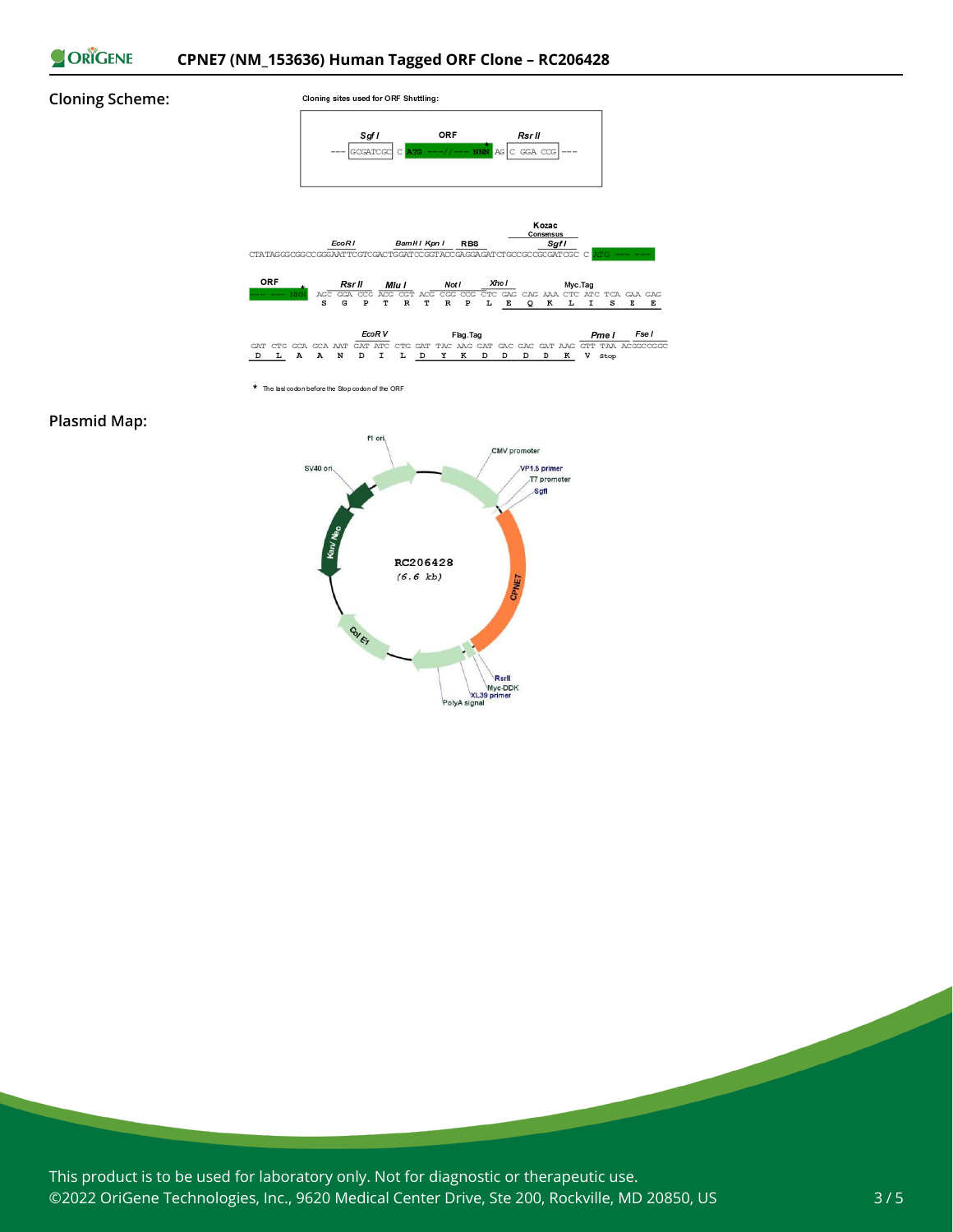| ORIGENE                       | CPNE7 (NM_153636) Human Tagged ORF Clone - RC206428                                                                                                                                                                                                                                                                                                                                                                                                 |
|-------------------------------|-----------------------------------------------------------------------------------------------------------------------------------------------------------------------------------------------------------------------------------------------------------------------------------------------------------------------------------------------------------------------------------------------------------------------------------------------------|
| ACCN:                         | NM_153636                                                                                                                                                                                                                                                                                                                                                                                                                                           |
| <b>ORF Size:</b>              | 1674 bp                                                                                                                                                                                                                                                                                                                                                                                                                                             |
| <b>OTI Disclaimer:</b>        | The molecular sequence of this clone aligns with the gene accession number as a point of<br>reference only. However, individual transcript sequences of the same gene can differ through<br>naturally occurring variations (e.g. polymorphisms), each with its own valid existence. This<br>clone is substantially in agreement with the reference, but a complete review of all prevailing<br>variants is recommended prior to use. More info      |
| <b>OTI Annotation:</b>        | This clone was engineered to express the complete ORF with an expression tag. Expression<br>varies depending on the nature of the gene.                                                                                                                                                                                                                                                                                                             |
| Components:                   | The ORF clone is ion-exchange column purified and shipped in a 2D barcoded Matrix tube<br>containing 10ug of transfection-ready, dried plasmid DNA (reconstitute with 100 ul of water).                                                                                                                                                                                                                                                             |
| <b>Reconstitution Method:</b> | 1. Centrifuge at 5,000xg for 5min.<br>2. Carefully open the tube and add 100ul of sterile water to dissolve the DNA.<br>3. Close the tube and incubate for 10 minutes at room temperature.<br>4. Briefly vortex the tube and then do a quick spin (less than 5000xg) to concentrate the liquid<br>at the bottom.<br>5. Store the suspended plasmid at -20°C. The DNA is stable for at least one year from date of<br>shipping when stored at -20°C. |
| RefSeq:                       | NM 153636.1, NP 705900.1                                                                                                                                                                                                                                                                                                                                                                                                                            |
| <b>RefSeq Size:</b>           | 2449 bp                                                                                                                                                                                                                                                                                                                                                                                                                                             |
| <b>RefSeq ORF:</b>            | 1677 bp                                                                                                                                                                                                                                                                                                                                                                                                                                             |
| Locus ID:                     | 27132                                                                                                                                                                                                                                                                                                                                                                                                                                               |
| UniProt ID:                   | Q9UBL6                                                                                                                                                                                                                                                                                                                                                                                                                                              |
| Cytogenetics:                 | 16q24.3                                                                                                                                                                                                                                                                                                                                                                                                                                             |
| MW:                           | 61.9 kDa                                                                                                                                                                                                                                                                                                                                                                                                                                            |
| <b>Gene Summary:</b>          | This gene encodes a member of the copine family, which is composed of calcium-dependent<br>membrane-binding proteins. The gene product contains two N-terminal C2 domains and one<br>von Willebrand factor A domain. The encoded protein may be involved in membrane<br>trafficking. Two alternatively spliced transcript variants encoding different isoforms have<br>been found for this gene. [provided by RefSeq, Nov 2008]                     |

This product is to be used for laboratory only. Not for diagnostic or therapeutic use. ©2022 OriGene Technologies, Inc., 9620 Medical Center Drive, Ste 200, Rockville, MD 20850, US